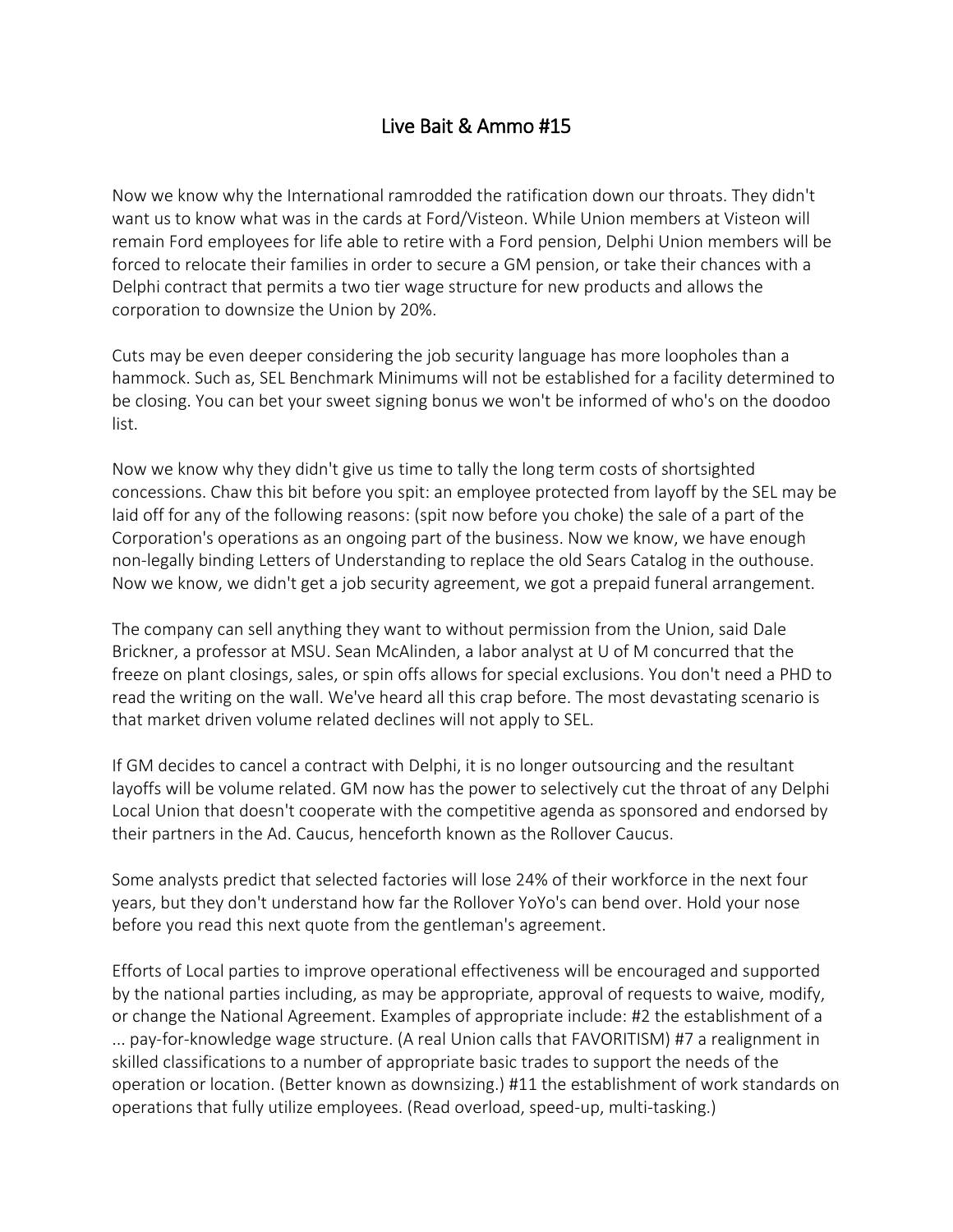This language endorses whipsawing competition between locals, and throws the gates wide open for another downsizing scheme, Modular Assembly. With this contractual language Yokich literally thumbs his nose at our UAW Constitution by effectively undermining the intent and spirit of Article 19 Section 6: The International Executive Board shall protect all Local Unions who have succeeded in establishing higher wages and favorable conditions and have superior agreements, so that no infringements by Local Unions that have inferior agreements in workplaces doing similar work may be committed against the Local Union with advanced agreements.

Yokich won't acknowledge any discussion of the rapid progression of modular assembly and the inevitable collision of Locals competing for the weakest contract in their quest for new products. Claire McClinton, a UAW member from the GM Metal Fab Plant in Flint, pointed out at the UAW Coalition for a Strong Contract meeting, New products don't mean more jobs. New designs, new technology, and reorganization translate into fewer jobs. If assembly workers feel mollified by Yokich's mums the word strategy on Modular, let me warn you that's the same ploy he used with the Delphi spin off four years ago.

The new contact traded good paying Union jobs in the future for wage gains in the present. The corporations gladly paid up front for contractual guarantees to cut Union jobs. Money was the soft issue. The Corps are bloated with cash. On the hard issues the Rollover Caucus folded. If we had COLA on pensions we could rest secure with the knowledge that our pensions would rise with the cost of living.

As it now stands, we are dependent on an ever diminishing, divided, and beleaguered membership to negotiate pension increases perhaps at the expense of their own wages. Our retirement security is at the mercy of an untrustworthy International whose only strategy is cooperation with the corporation. I'd put more faith in a court appointed lawyer than Dick Shoemaker.

To add insult to injury Visteon Union members will receive a bonus when they are spun off. One auto analyst said Visteon workers deserved it because they had so much equity built up at Ford. We didn't? Here's another stick in the eye; new hires at Visteon for the next twelve years will remain Ford employees ensuring solidarity in the ranks while Delphi new hires will fall prey to concessions that permit Locals to negotiate a second tier wage for new hires, a strategy that a delegate from Local 1237 said at the Bargaining Convention is tearing our Local apart. That's the idea.

Wage gains came easy in a booming auto market. Sean McAlinden, an automotive labor economist predicted last July GM would pay 5% (a year) if they could avoid employment guarantees. But the hard issues like job security, outsourcing, and modular assembly were conceded at the expense of future UAW members. At the Bargaining Convention Yokich stated he would seek limits on overtime. There are no limits on overtime. Yokich said he would make outsourcing a strikeable issue but with the spin off of Delphi and Visteon outsourcing will accelerate without brakes like a runaway truck down a mountainside.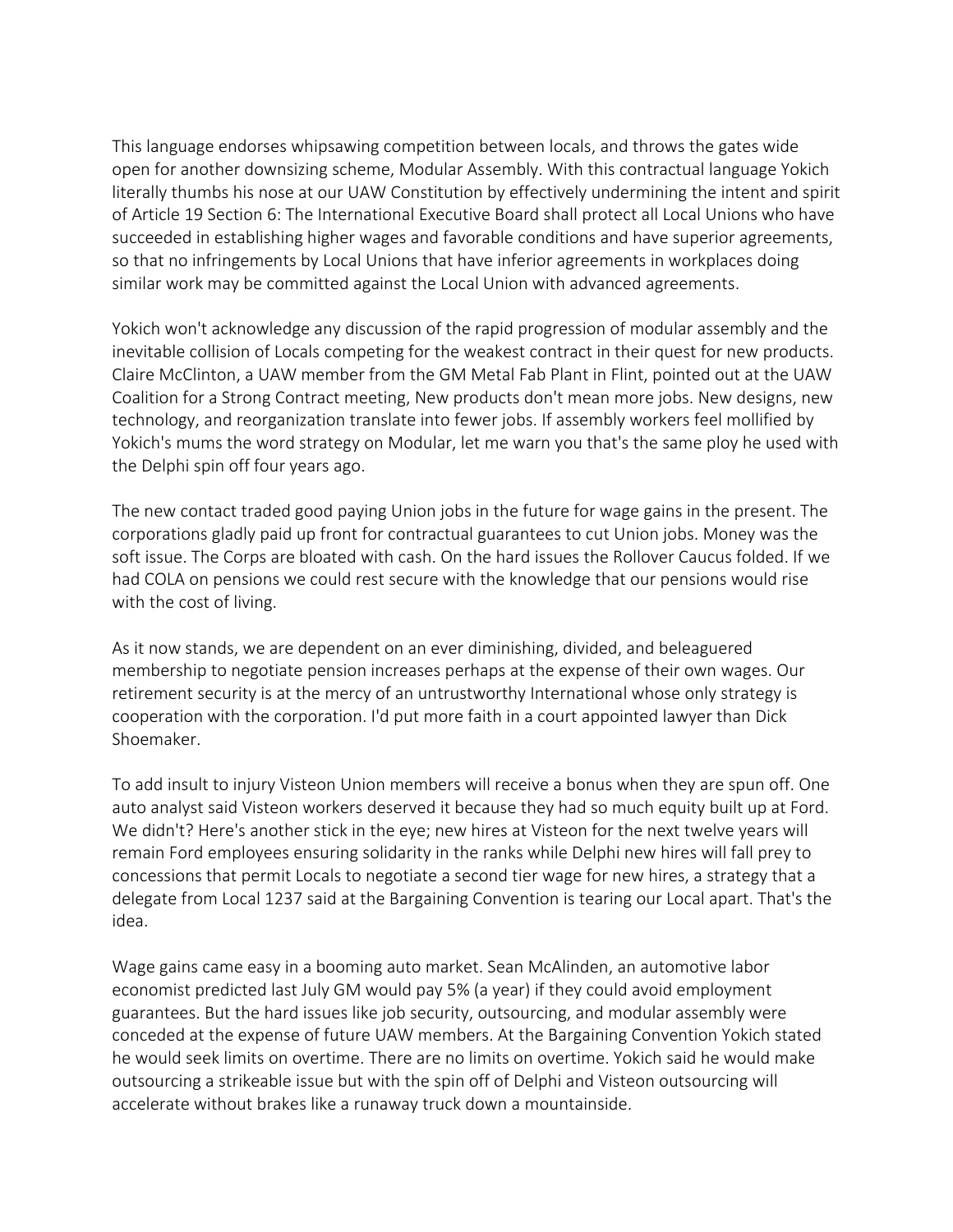The purpose of the spin offs isn't to grow the business, it's to enable Ford and GM to buy from non Union shops and reduce wages for component workers. Ward's AutoWorld reported in the July issue the real gains will come at the local level. While under the GM pattern, Delphi still could cut its hourly wages if it can hammer out local deals for a second-tier pay scale. A 'new product' provision in the contract allows automakers to set a lower hourly wage for people hired in for new work. That concession wasn't revealed in the Highlights and may explain why Delphi has been dragging its feet in local negotiations.

The most devastating concession was Yokich's refusal to negotiate on Modular Assembly. Modular Assembly will escalate outsourcing to an unprecedented level. Auto analyst Jim Harbour estimates 74,000 jobs will be eliminated. The final assembly workforce will be sharply reduced and stamping plants will be hit hard. Automotive Industries announced in the Sept. issue that modular mania is about to hit the powertrain arena in a big way, and that Ford's Powertrain Modularity Strategy... also involves engine supply.

Joe Khanuja, a Ford engineer, warned, Our suppliers need to be aware of the new strategy. So do Union negotiators. If we implement a pay-for-knowledge wage structure for International reps we could pay them what they're really worth. What the hell, if it's good enough for shop rats, it's good enough for International porkchoppers.

Buzz Hargrove, president of CAW, took the stand that work outsourced to suppliers will remain part of the bargaining unit it originated from even though the employer has changed, and the jobs will be covered by the Master Agreement defining wages and benefits. Now that's a line in the sand.

On this side of the border Yokich wrestled from The Big Three a gentleman's agreement not to interfere in organizing drives. Might as well shake hands with a fish. In the new UAW organizing relies on the kindness of owners because the Rollover Caucus is too far removed from the grass roots. International reps are more comfortable in the greener pastures of the corporate fairway.

International reps have job security, fat salaries, padded expense accounts, sweet pensions (with COLA), quiet cozy workplaces uninterrupted by reorganization, speed up, overload, and multitasking. They won't develop hypersensitivity pneumonitis or cancer from breathing machining fluid mist. They don't have to wait for a relief person to take a leak. Their break times have more overlaps than their bellies. And you can bet your PAA's they don't need a doctor's excuse when they miss a day of work. It's no wonder that Arv Mueller, a GM executive vice president, said after leaving the final round of negotiations, You can't tell who is UAW and who is Management.... No comment.

At my Local half the members didn't vote on the ratification. Apathy is too pat an explanation. I believe that workers care about working conditions, economic security, the future of the next generation, and an honest and democratic Union representation. But the company dominated Rollover Caucus has dis-enfranchised Union members on the shop floor.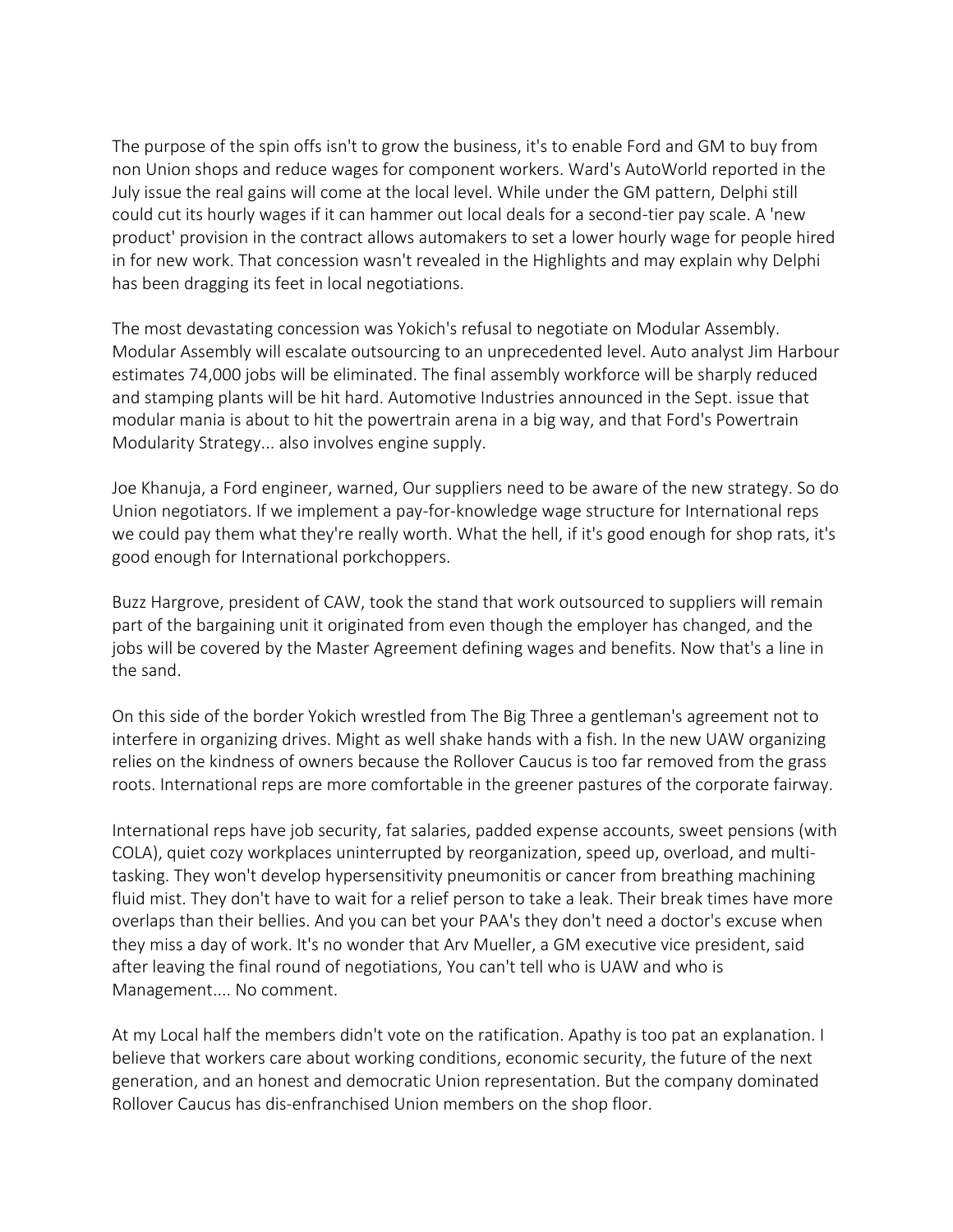Union members don't feel their voice matters anymore. The boss is more interested in what we think. In a Union with a top down autocratic dictatorial style, and more appointees than elected representatives, the people voted not to participate in a sham.

The ratification rush job was disrespectful to the membership. We distrusted the hustle. We smelled a rat but couldn't see it in the highlights. Information meetings were poorly attended because Union members disdained the condescending charade.

Everyone asked why, since Delphi has a separate agreement, we voted with GM. But we knew the answer. The Rollover Caucus wanted to make sure Delphi didn't vote the contract down. If we had known the whole truth we certainly would have voted down the worst contract since Owen Beiber gave up concessions that translated into fat bonuses for GM executives. This contract is a giant step backward for social movement Unionism.

UAW members aren't the only ones who will lose ground under the new gentleman's agreement. The domino effect will tumble future wage gains and job opportunities across the board. Aida Alvarez, a member of Clinton's cabinet and the head of the Small Business Administration, is working energetically to bring more work to suppliers in Mexico. In Chihuahua News Ms. Alvarez boasted that thanks to her efforts the Big Three committed \$3 billion over a three-year period specifically to enhance opportunities for small business suppliers in Mexico.

With the aid of the Rollover Caucus the corporations have accelerated the pace of the competitive agenda's fast track toward Third World standards for all the workers of the world.

Now we know why Yokich refused to share his strategy with delegates at the Bargaining Convention. Now we know, he had already abandoned us. Now we know, the deal was done. Some Union members make excuses for him. They say it was different because Ford hadn't yet spun off Visteon. But GM publicly announced their intention to spin off Delphi before the '96 agreement and no such provisions were made for us. Besides we were still under the GM agreement at the time of the spin off and we deserve the same guarantees as Union members at Visteon. At the Bargaining Convention Yokich was full of bullish bravado toward GM/Delphi, but at the bargaining table he made less impact than a toad fart in a mud flat. He did nothing substantial to defend our interests.

Now we know why, when delegates at the Bargaining Convention stood up together and applauded in a demonstration of solidarity with Delphi Union members, the International Executive Board and their lackey appointees remained seated.

Now we know, they had already sold us out. After I asked the delegates to rise in Solidarity, and they responded like true Brothers and Sisters, Yokich yelled at me, Apparently you just aren't listening to the leadership of this Union. Apparently, Brother Cut-the-Mic, you didn't listen to the elected delegates of the UAW, and 46,000 Delphi Union members are mad as hell.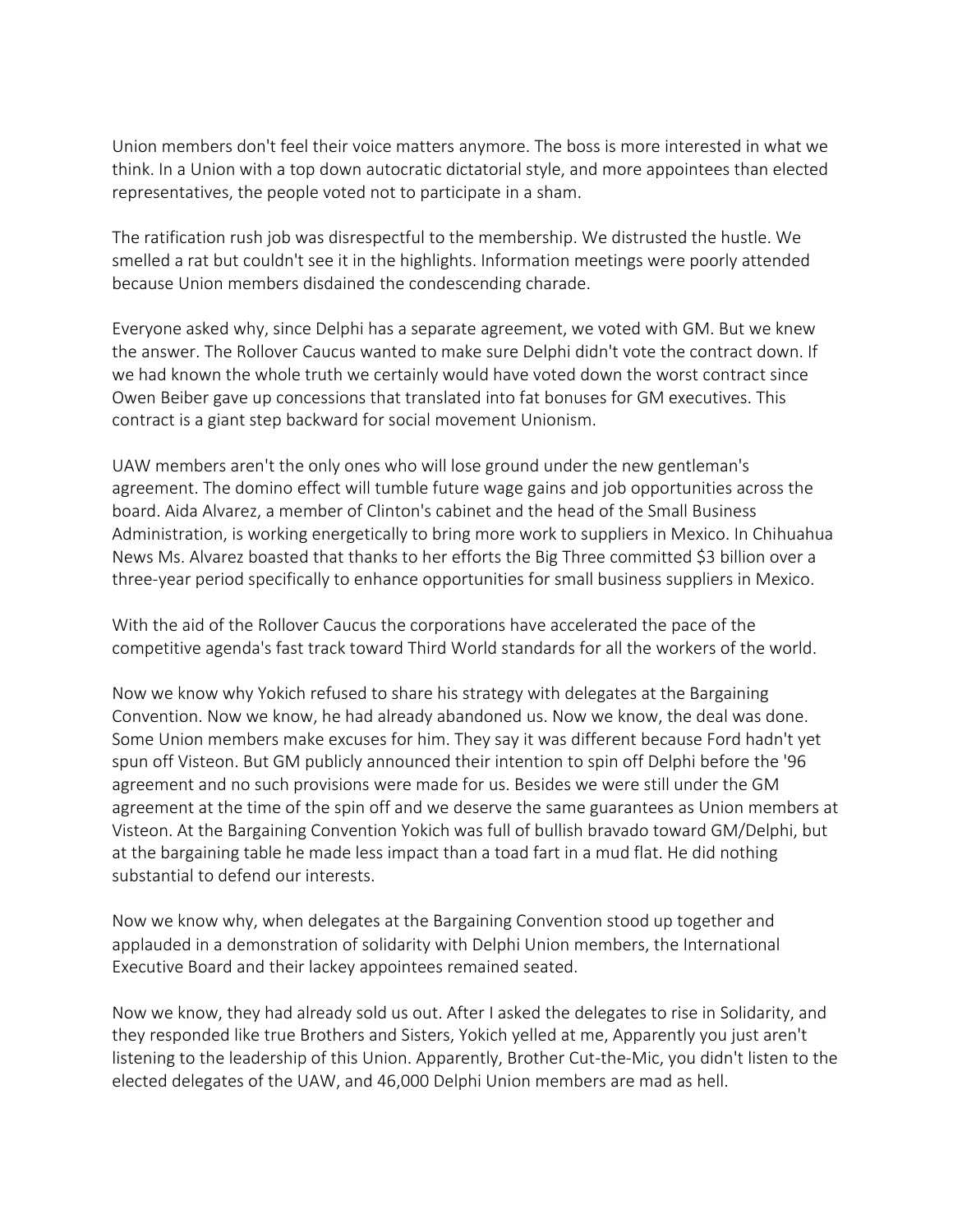But why should he, or Shoemaker, or any of their cohorts in the Rollover Caucus care? Now we know, they are not accountable to us. We didn't elect them. None of them will ever visit our plant and you can bet your Union dues if we marched on Solidarity House, they'd call the police.

In Solidarity,

UAW Local 2151

Check out these web sites: http://uawdu.ohiocoast.com http://users.aol.com/newdem http://www.uniondemocracy.com http://uaw551.homepage.com/main.html http://www.uawlocal1686.click2site.com http://members.aol.com/Praxis1871/AutoCriticalAnalysis.html -----------------------------------------------------------------

President Yokich, we Delphi Union members deserve some answers.

1. Why did you rush the ratification vote before we had time to examine and discuss the contract?

2. Why did GM & Delphi vote together since we have separate agreements?

3. Why is our agreement so inferior to Visteon's?

Status - Retiree Active (circle one)

Name

SS/last 4

Address

Local

President Steven Yokich International Union, UAW Solidarity House 8000 East Jefferson Ave. Detroit, MI. 48214